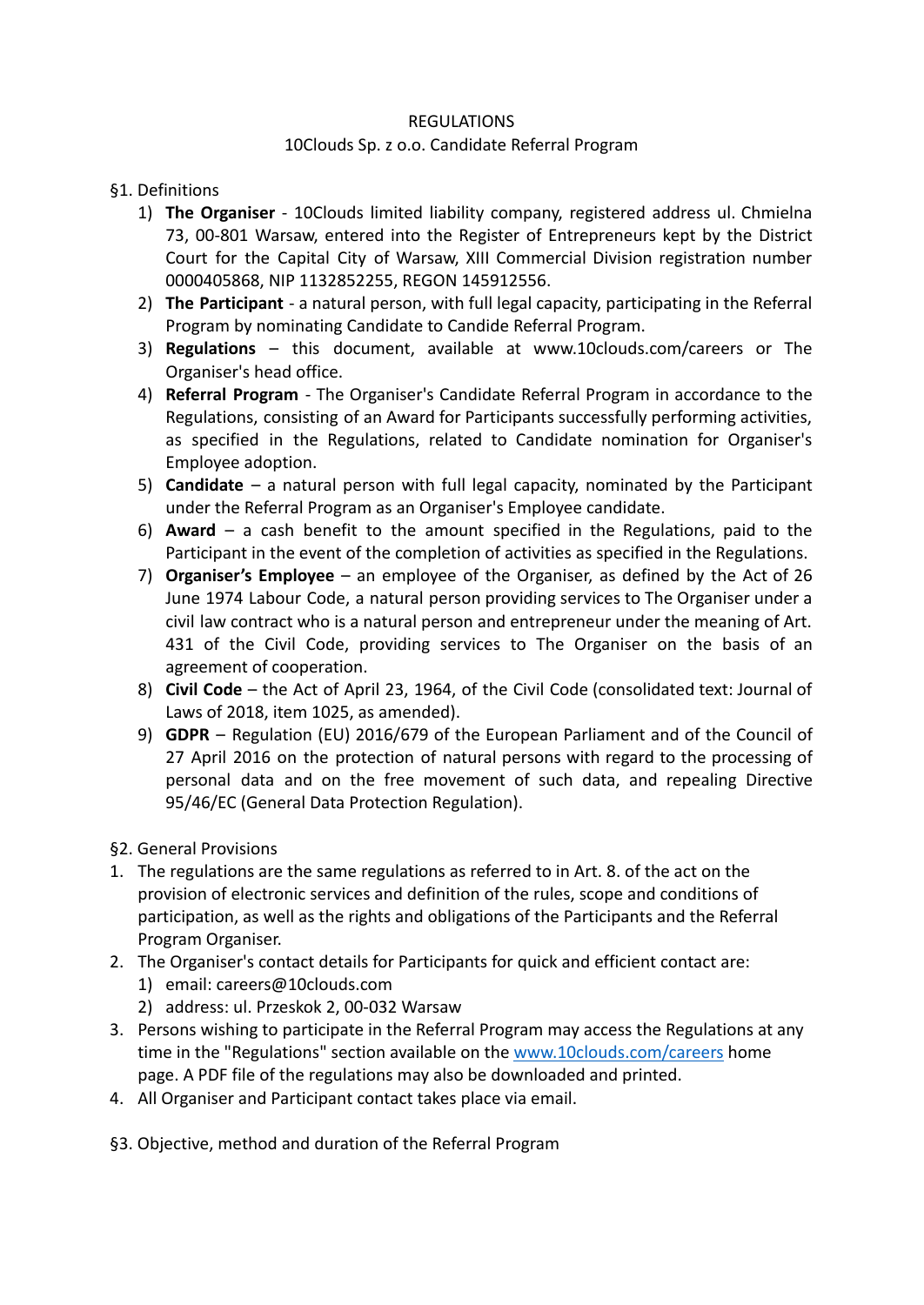- 1. The aim of the Referral Program is to select Organiser Employees from Candidates nominated by Participants and to endow Participants with an Award should Regulation conditions be met.
- 2. Participation in the Referral Program is voluntary.
- 3. The Referral Program is valid from 1 June 2022 until further notice. The Organiser may terminate the Referral Program at any time, via a website notification onwww.10clouds.com/careers. In the event that prior to termination of the Referral Program by The Organiser, the Participant has instructed the Candidate as per the terms set out in the Regulations, the effects of such an instruction, in particular regarding determination of the fulfilment of conditions for the Participant receiving an Award, shall be governed by the provisions of the Regulations in force prior to the termination of the Referral Program.
- 4. The nomination of a Candidate by the Participant to The Organiser as part of the Referral Program is made by meeting the following conditions:
	- 1) The Participant must complete the application form, generate a unique code from the website: XXX and declare that they have read and accept the Referral Program Regulations available at [www.10clouds.com/careers.](http://www.10clouds.com/careers)
	- 2) The referd Candidate must enter The Participant code in the Candidates job application form.
	- 3) Does not apply to:
		- a) Candidates who have already participated in an Organiser's recruitment process and less than 12 months have elapsed from the date of the Candidate's recruitment meeting to the date of receiving Candidate job application form by the Organiser
		- b) Candidates who have submitted job application forms to The Organiser within 6 months prior to the date of starting the program
	- 4) The Participant may not refer him or herself as a Candidate.
- 5. The Organiser reserves the right to freely assess Candidates in terms of recruitment aswell as the right to contact and conduct further recruitment activities with selected Candidates only. The Organiser is entitled to cease further recruitment activities with the Candidate at any time and at any stage of the recruitment procedure.

## §4. Award

- 1. In the case of a successful conclusion with a Candidate, within 6 (six) months of the date of submitting the Candidates job application form with The Participant code, in the manner specified in §3 sec. 4 of the Regulations, an employment contract, within the meaning of the Act of June 26, 1974, the Labour Code or a civil law contract, being made with a Candidate, the subject of which being the Candidate's provision of work or services to The Organiser, the Participant will be entitled to receive a one-time Award to the amount of PLN 1,000.00 (one thousand) to PLN 7,000.00 (seven thousand) net, dependent on the experience level of the nominated Candidate:
	- 1) Contractor 1000 PLN
	- 2) Junior 1000 PLN
	- 3) Mid 2000 PLN
	- 4) Mid+ 5000 PLN
	- 5) Senior 7000 PLN
- 2. Payment of the Award will be splited into two instalments: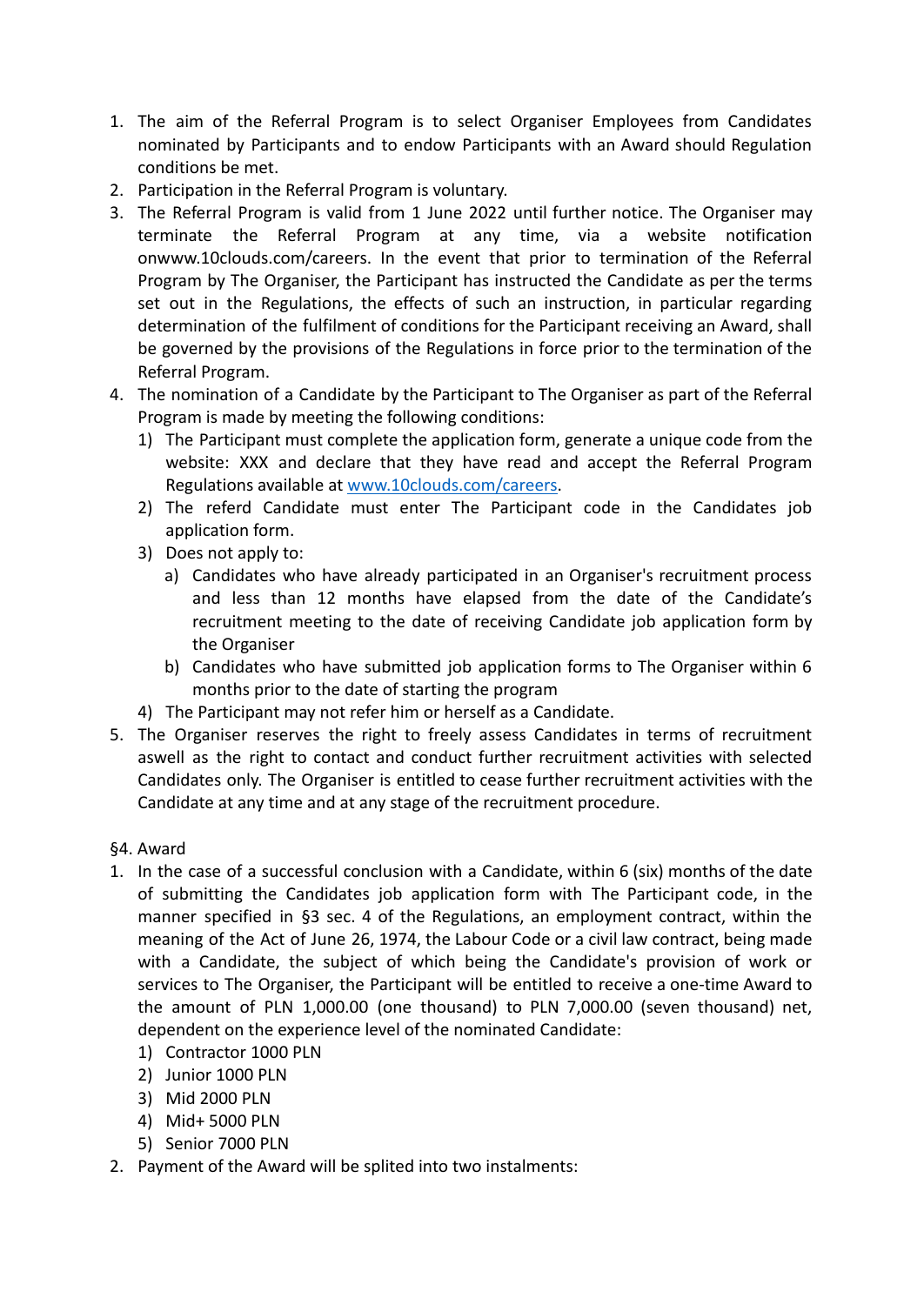- 1) 30% of the Award will be paid after a month of the commencement of work by the Candidate;
- 2) 70% of the Award will be paid after a four months of the commencement of work by the Candidate;
- 3. Participants who fulfil the conditions for receiving the Award, specified in sec. 1 above, will be informed by The Organiser via email given by Participant, along with information on further required steps to receive the Award, referred to in sec. 4 and 5 below.
- 4. To receive payment of the Award Participant must complete The Questionnaire of The Organiser containing personal data necessary for payment and the preparation of a declaration for personal income tax purposes.
- 5. Award payment will be made by bank transfer to the Participant's bank account within 30 (thirty) days from the date of receipt by The Organiser of the correctly completed Questionnaire. The date of payment is the date that The Organiser's account is debited.
- 6. The Award may be reduced by any pertinent public receivables incurred by The Organiser in the form of personal income tax or social and health insurance contributions.
- §5. Personal Data
- 1. The Questionnaire is furnished by the Organiser to specify which personal data is required from the Participant for eligibility in the Referral Program and reception of the Award. The provision of personal data is voluntary, however, refusal to do so may result in ineligibility to participate in the Referral Program and receive any Award.
- 2. Pursuant to Art. 13 sec. 1 and sec. 2 of GDPR, The Organiser informs that:
	- 1) the Organiser is the administrator of the Participant's personal data, email: (mailto:careers@10clouds.com);
	- 2) the Participant's personal data will be processed on the basis of art. 6 sec. 1 point (a) and (c) of the GDPR, i.e., for the purpose of implementation of the Referral Program, payment of the Award and performance of The Organiser's formal accounting and bookkeeping obligations;
- 3. The recipient of the Participant's personal data could be:
	- 1) an external accounting firm that holds The Organiser's accounting and HR documentation;
	- 2) an external IT agency providing services for The Organiser;
	- 3) legally entitled recipients.
- 4. The Participant's personal data will not be profiled or processed automatedly, nor will it be sent to third party countries (i.e., outside the European Economic Area) or to an international organisation.
- 5. The Participant's personal data will be kept for 5 (five) years.
- 6. The participant has the right to access their data and the right to rectify, delete, limit processing, transfer data, object and the right to withdraw consent at any time without affecting the lawfulness of processing, made on the basis of consent before withdrawal (provided that such rights exist under the provisions of law).
- 7. The participant has the right to lodge a complaint with the Personal Data Protection Office (ul. Stawki 2, 00-193 Warszawa) if a violation in the processing of personal data within the provisions of the GDPR is deemed to have occurred.

§6. Provision of services by electronic means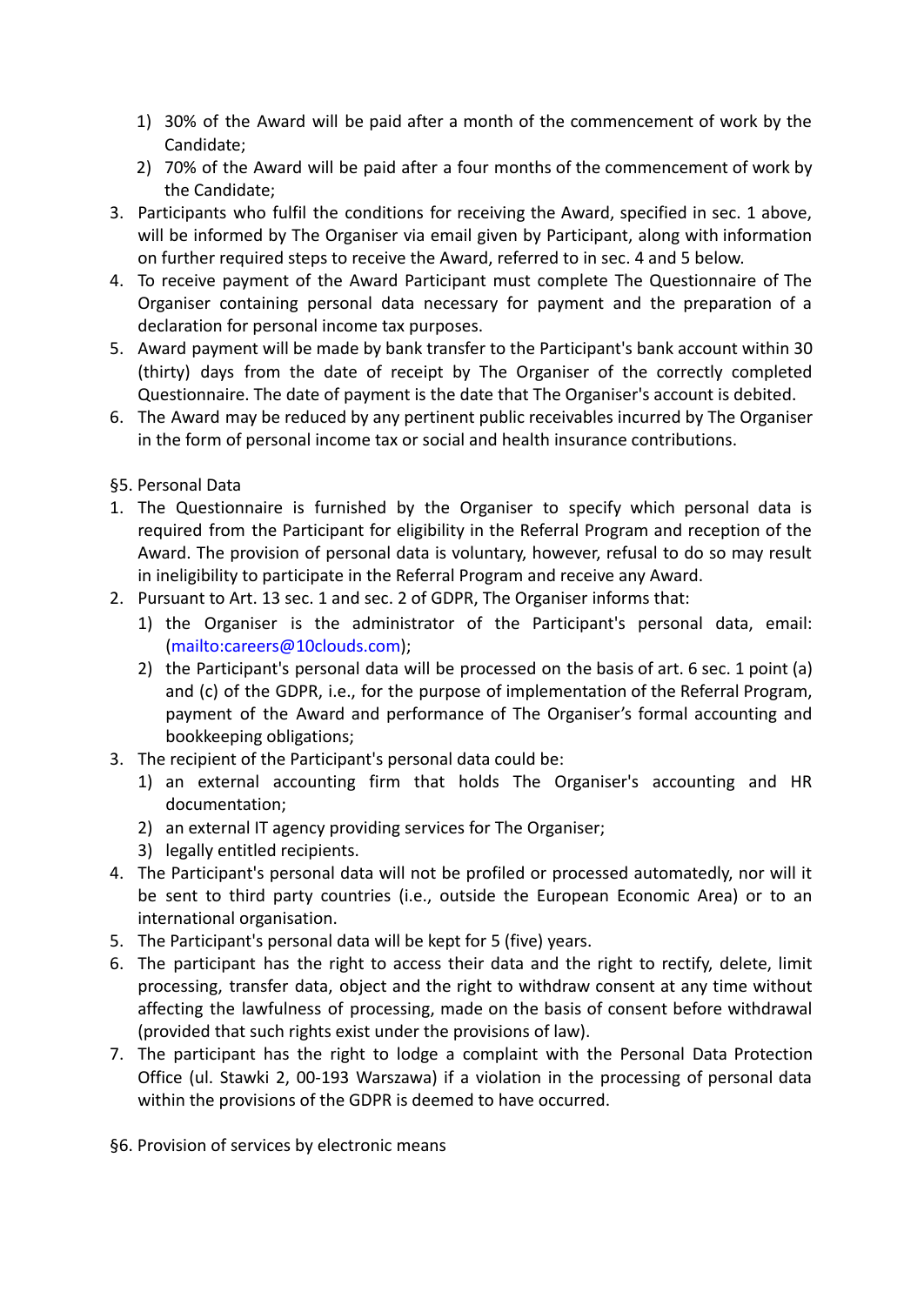- 1. As part of the Referral Program, The Organiser provides electronic services to Participants to the extent necessary to achieve the Referral Program objectives. The contract for the provision of electronic services is concluded when the Participant begins to use services covered by the Regulations and may be terminated by the Participant at any time, notably in the event of a withdrawal from the Referral Program.
- 2. In order to meet the requirements of the Act regarding the provision of electronic services, The Organiser hereby informs that the usage of electronic services via the internet is associated with risk, the greatest being a possible infection of the ICT system with viruses, worms or Trojan horses. To avoid associated risks it is recommended to install anti-virus software on your device and update it regularly.
- 3. It is forbidden for the Participant to provide unlawful content that violates personal or property rights of third parties or violates the applicable social and moral norms, rules of social coexistence on the internet in any way (netiquette).
- 4. To ensure compatibility with The Organiser's IT system, the Participant's system should meet the following minimum technical requirements:
	- 1) an internet connection;
	- 2) have the latest stable version of a browser installed (e.g., Google Chrome, Mozilla
	- 3) Firefox, Opera, Safari, Internet Explorer);
	- 4) Java Script and Cookies must be enabled on the browser;
	- 5) a minimum screen resolution of 1024x768 pixels and a recommended screen
	- 6) resolution of 1280x800 pixels.
- 5. The Participant may issue a complaint within 14 (fourteen) days from the date of any purported infringement of any electronic service provided. Any such complaints may be submitted electronically to the following address: careers@10clouds.com.
- 6. When submitting a complaint, the following information should be included:
	- 1) the complainant's details, indicating requisite identifying data, including email address (passwords should not be given);
	- 2) the related service of the complaint;
	- 3) the date of the occurrence of the issue and a full description;
	- 4) justification of the complaint.
- 7. If any required information is missing, The Organiser will contact the complainant for completion. During the complaint process, The Organiser may request additional explanations, documents or verification of the event under review.
- 8. Complaints will be considered by The Organiser and the Participant will be informed of the finding by electronic means within 14 days from the date of receipt of complaints containing all requisite information. The Organiser undertakes to ensure that complaints are dealt with without any undue delay.
- §7. Non-compliance of Referral Program Regulations
- 1. If the Participant has an objection regarding the Referral Program's compliance with the Regulations or applicable law, they may submit a complaint in writing within 5 days from the date of becoming aware of such irregularities.
- 2. Correctly submitted complaints should include:
	- 1) the complainant's details, indicating requisite identifying data, including email address (passwords should not be given);
	- 2) the date of the occurrence of the issue and a full description;
	- 3) justification of the complaint.